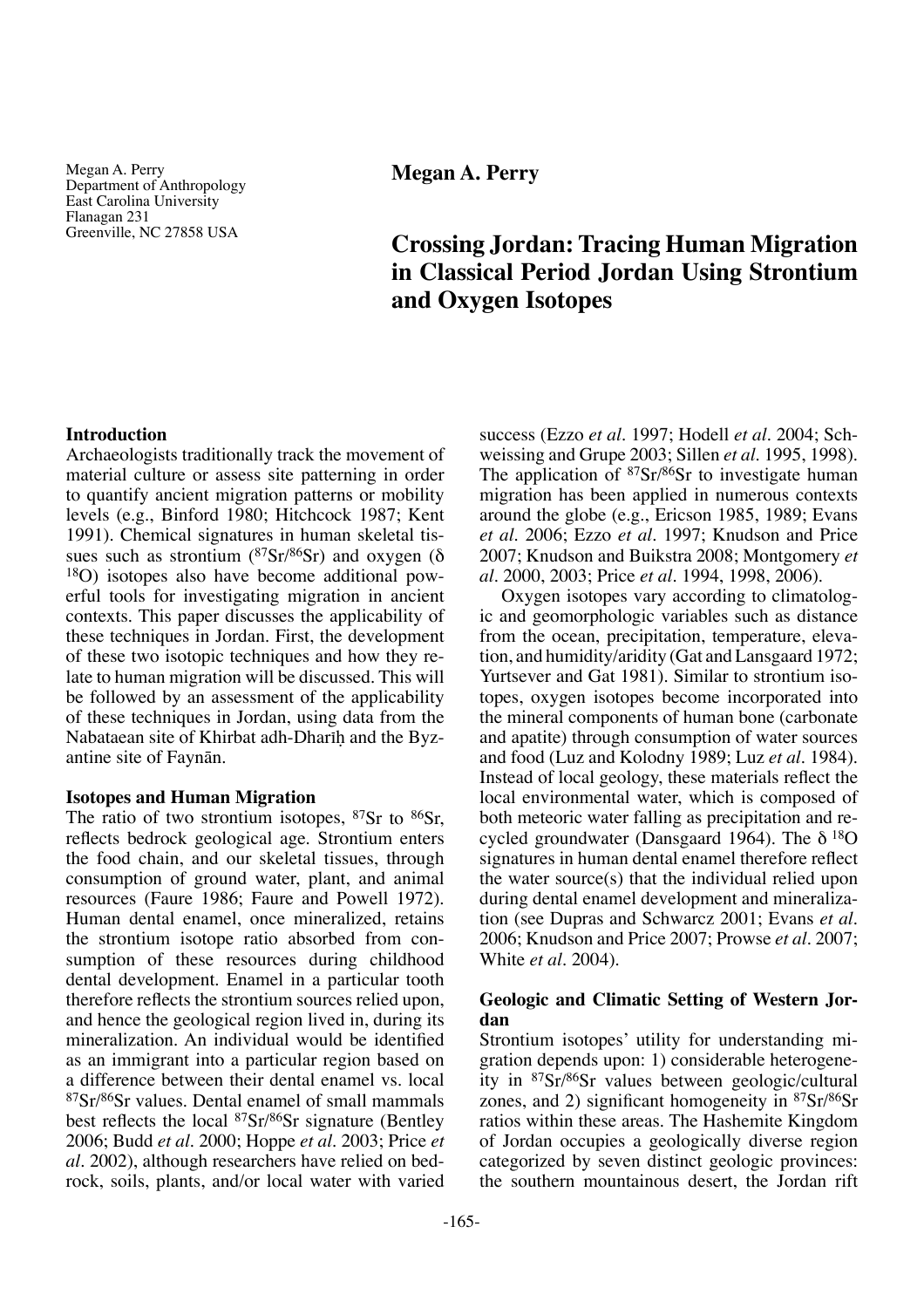valley, the mountains and highlands east of the rift valley, the central plateau near al-Jafr and the Wādī as-Sirhān system, the northern basalt fields, and the northeastern plateau near the Iraqi border (Bender 1975) (FIG. 1). Presumably strontium isotope variation would mirror variability in bedrock geology.

The probability that faunal remains recovered from archaeological contexts would accurately characterize regional geology in western Jordan was tested using 20 samples from 13 archaeological sites. Western Jordan was focused on during this initial phase due to its geologic complexity and plethora of ancient sites in this area. Western Jordan includes two of Bender's provinces: the Jordan rift valley and the mountains and highlands to the east.

Regional characterization of 87Sr/86Sr ratios in western Jordan relied upon dental enamel from 20 small rodents (*Rattus rattus, Myomimus personatus, Mus musculus,* and *Gerbilus dasyurus)* recovered from 13 archaeological sites in Jordan. Patterning of these data was tested using two techniques: 1) a t-test to compare strontium isotope ratio means between Bender's two geologic provinces to see if they were sufficiently heterogeneous, and 2) cluster analysis to identify patterns that may not conform to Bender's designations. First, the t-test did identify a significant difference in the strontium isotope ratio signature means between Bender's two provinces (mean difference = 0.0002, *df*=10.3,  $t=4.04$ ,  $p=0.0022$ ), but significant overlap existed between the two groups. Cluster analysis clarified this overlap by clustering strontium isotope values in into three north-south zones: the rift valley  $(^{87}Sr/^{86}Sr=0.70781-0.70786)$ , the western highlands (87Sr/86Sr=0.70815-0.70834), and the wadi and mountain systems in between the valley and the highlands  $(^{87}Sr/^{86}Sr=0.70792-0.70810)$  (Perry et al. in press). Published data from Israel suggests that the western rift valley, and escarpment, and highlands follow essentially the same pattern as Jordan with the exception of the coastal region  $(^{87}Sr/^{86}Sr=0.70831-0.70925)$  and the Golan Heights (87Sr/86Sr=0.70529-0.70571) (Shewan 2004).

Oxygen isotopes' value for migration studies on the other hand generally depends upon regional variation in elevation, humidity, rainfall levels, and distance from major water bodies. The Levantine region generally follows a typical Mediterranean climate pattern with warm summers, mild winters, and seasonal rainfall lasting from September until

April. As the systems spread inland from the Mediterranean into the mountainous regions in northern and central Israel, precipitation becomes continuously depleted of heavy isotopes (Gat and Dansgaard 1972). Rain in the lower lying areas on the other hand, such as the coastal plain and the Jordan Valley, is more enriched than in the higher elevations (Gat and Dansgaard 1972). This pattern reverses beyond the Jordanian side of the rift valley escarpment into the highlands, with increasingly lower precipitation  $\delta^{18}O$  values as one moves from east to west (Bajjali and Abu-Jaber 2001). In the southern arid regions however, such as the Negev desert, precipitation  $\delta^{18}O$  is strongly negative because of evaporation and relatively short duration of rainfall events (Gat and Dansgaard 1972).

Regional inhabitants additionally relied heavily on groundwater sources such as wells and aquifers in addition to constructed rainfall catchment features. Groundwater sources are largely replenished through surface runoff that varies from north to south. In the north, water is quickly absorbed into the surface. In the south on the other hand, surface runoff travels long distances over the loess groundcover, and as a result, is subject to greater evaporation and resulting enrichment (Gat and Dansgaard 1972). This combined effect of enriched precipitation and the relative importance of surface runoff as a water source in the south results in extremely enriched groundwater  $\delta^{18}$ O values in southern Israel (Gat and Dansgaard 1972) (FIG. 2).

Thus, on the surface, Jordan seems to be an appropriate venue for isotopic investigations of ancient migration. Strontium isotope values vary strongly east to west, and oxygen isotopes have north-south variation as well as east-west variation. The efficacy of these techniques will be tested using isotopic data from two sites: Khirbat adh-Dhariḥ, and Khirbat Faynān (ancient *Phaeno*).

# *Example #1: Khirbat adh-Dharīh*

Khirbat adh-Dharih, located along the *Via Nova Traiana* north of Petra, was a small village and sanctuary during the Nabataean and Roman periods. Village residents included the family overseeing the sanctuary, possibly associated with a monumental family tomb discovered at adh-Dharih, a large house near the sanctuary, and mentioned in an inscription from Khirbat at-Tannør (al-Muheisen and Villeneuve 2005; Lenoble *et al.* 2001; Villeneuve and al-Muheisen 2003). Assuming that the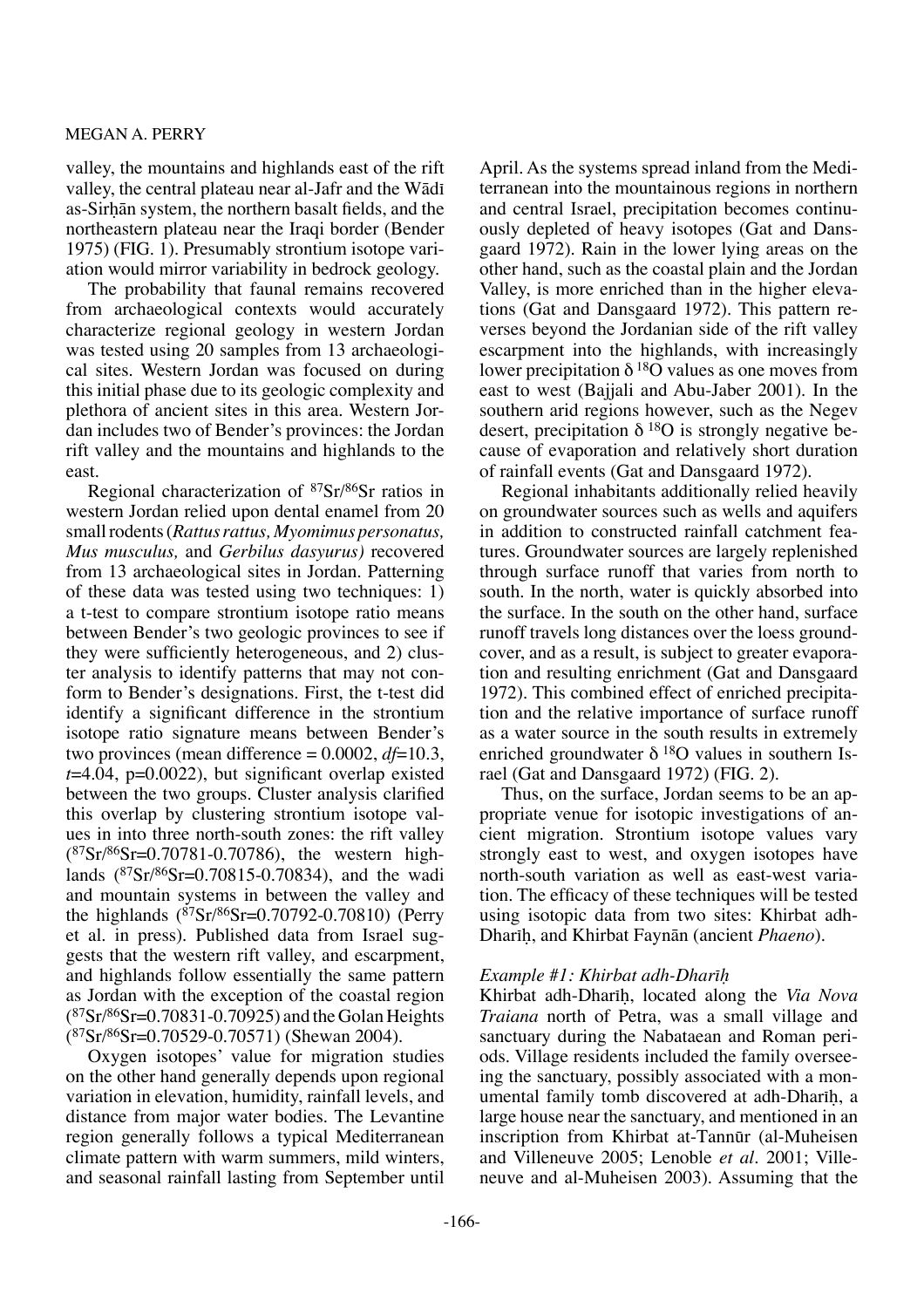# Tracing Human Migration in Classical Period Jordan



1. Map of Jordan showing bedrock geology and sampled sites (from Pollastro *et al.* 1997) in addition to geological regions identified by Bender (1974, 1975).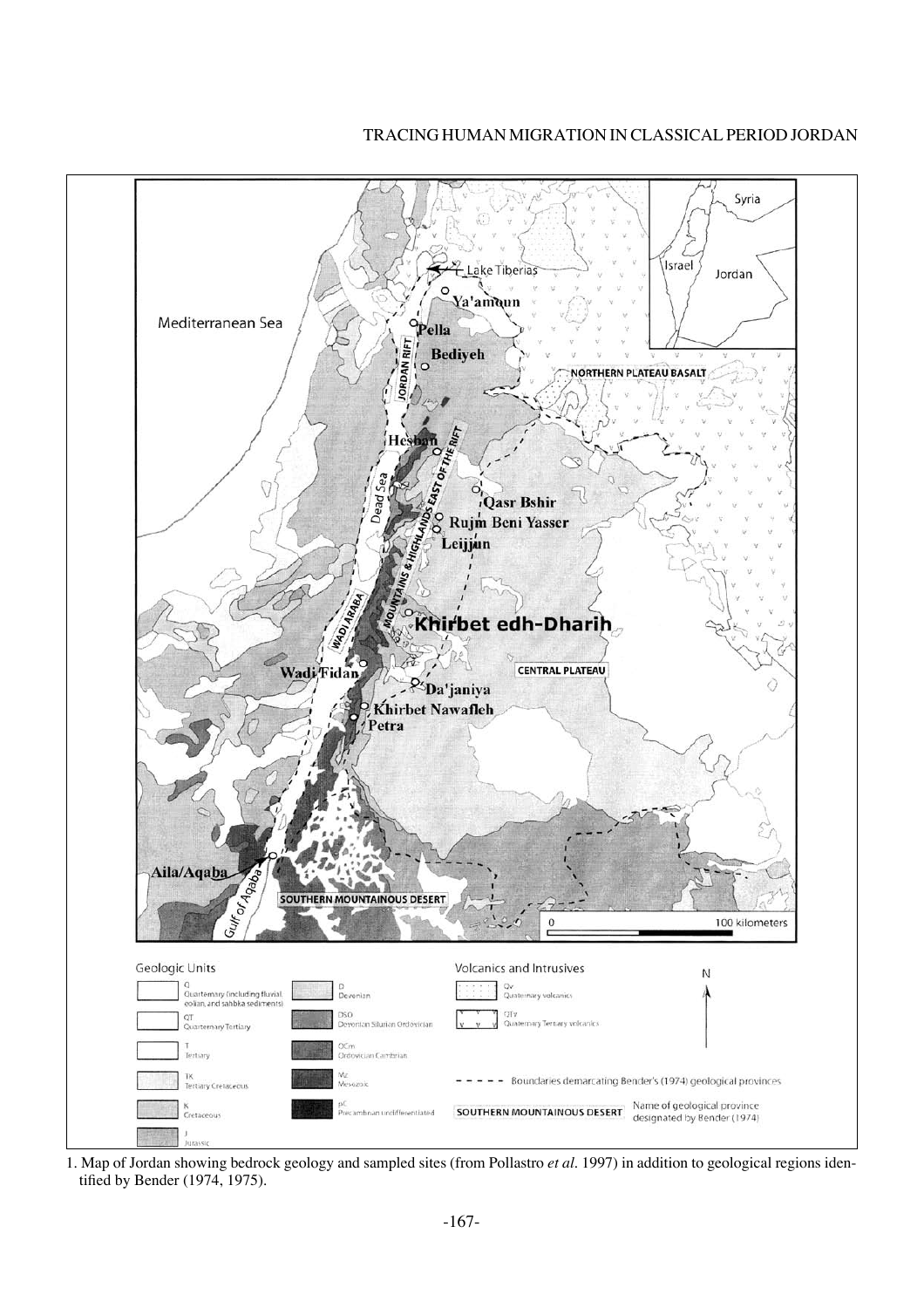

2. Isoline map showing mean annual precipitation (based on data from the Jordanian Ministry of Water and Irrigation, Palestinian Water Authority, and Israeli Hydrological Service, Middle East Water Data Banks Project. http://exact-me.org/overview/ index.htm) with groundwater  $\delta^{18}O$ variation in Jordan and Israel based on regional studies of Bajjali and Abu-Jaber (2001) and Gat and Dansgaard (1972).

religious sanctuaries were under centralized administrative control based in Petra, this family could have either been selected from the local population by authorities to administer the sanctuary or have been sent from an administrative center such as Petra. Excavators at the site hypothesize that Khirbat adh-Dharih was settled by exiled elites from Petra. In this case, we used  $87Sr/86Sr$  ratios of archaeological human enamel from adh-Dharih to identify individuals, especially those in the monumental tomb, who did not originate from adh-Dharih.

Dental enamel from the mid-crown of the first permanent molar of 12 adult individuals from the northern cemetery, southern cemetery, and monumental tomb at Khirbat adh-Dharih, excavated by Yarmouk University, the Institut Français du Proche-Orient (IFPO), and Sorbonne University, was analyzed, reflecting residence from birth until approximately 2.5 years old (Moorrees *et al.* 1963a,

1963b). This sample includes one intact burial (V-5) from the monumental tomb (Tomb C1), likely interred in the years immediately following Roman annexation (Lenoble *et al.*, 2001:127-128). Two rodent dental enamel samples also were collected to establish the local  $87Sr$ / $86Sr$  value. The samples were processed at the Bioarchaeology Laboratory at East Carolina University and treated and analyzed at the Isotope Geochemistry Laboratory in the Department of Geological Sciences at the University of North Carolina at Chapel Hill. Detailed results of these analyses are discussed in Perry *et al.* (in press).

Only one definite outlying value emerges through observing the distribution of the human dental enamel 87Sr/86Sr signatures (FIG. 3). This individual, an adult male buried in Tomb H in the Southern Cemetery, may have originated from the Jezreel Valley in northern Israel based on his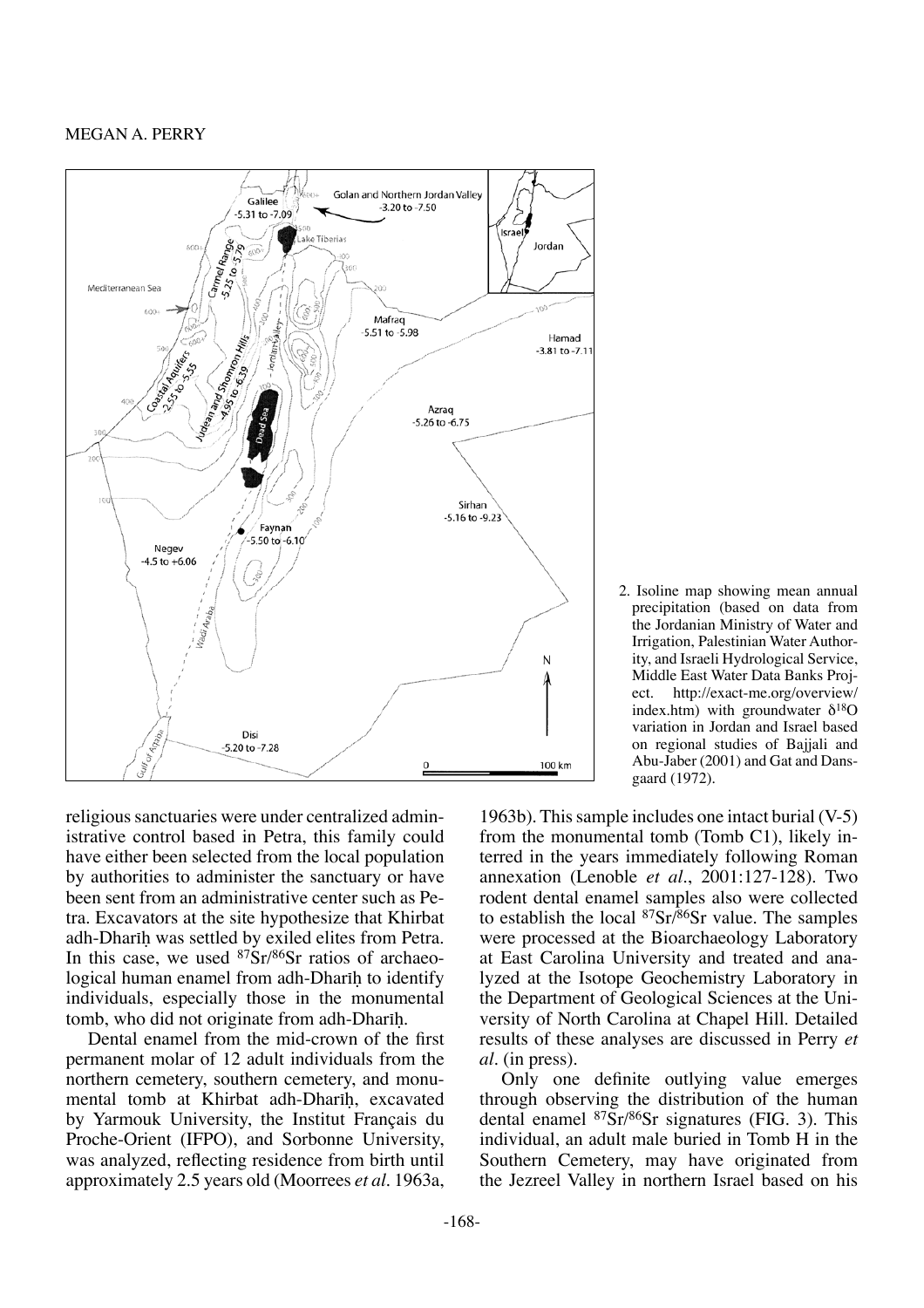

#### Tracing Human Migration in Classical Period Jordan

3. Results of 87Sr/86Sr analysis of the archaeological human dental enamel from Khirbat adh-Dharih compared with ranges established by fauna and plants (Perry *et al.* in press; Shewan 2004).

 ${}^{87}Sr/{}^{86}Sr$  signature  $({}^{87}Sr/{}^{86}Sr=0.70734)$  (Shewan 2004). Comparing the remaining values with the range established from faunal dental enamel  $(^{87}Sr/^{86}Sr=0.70783 \pm 0.0004)$  only identifies one individual from the northern cemetery falling within the "local" range. The remaining 10 individuals from the northern cemetery, the southern cemetery, and the one individual from the monumental tomb have 87Sr/86Sr values slightly above the upper limit of the local range for adh-Dharih. However, these individuals however fall within the values expected for the wadi systems and mountainous region to the east of the rift valley. These people thus originated from somewhere within the zone extending ca. 300km from north to south — and this could include adh-Dharih or Petra. The faunal data therefore do not adequately reflect the broad range of actual strontium sources available at the site, which may vary from the local value through the consumption of strontium — and calcium — rich foods grown or raised in other regions. This can be clarified with further sampling of faunal dental and soil samples, in addition to detailed analysis of dietary sources and composition at the site. Other techniques, such as oxygen isotope analysis, may further clarify these results, as discussed below.

## *Example #2: Faynån*

The example from Khirbat adh-Dharih demonstrates the potential, and the limitations, of strontium isotope analysis in Jordan. Oxygen isotopes, however, often can clarify strontium isotope results. Recent analyses conducted by the author and Drew Coleman at University of North Carolina at Chapel Hill, assisted by Abdel Halim al-Shiyyab of Yarmouk University, on samples from the Byzantine cemetery at Faynån exhibits the potential of multiple isotopic techniques. The Byzantine Empire purportedly expended substantial funds and labor transporting prisoners to mining camps such as Faynån (*Phaeno*). The camp also certainly contained administrative staff or free mine laborers and their families, and possibly the families of the prisoners. The third - sixth century AD cemetery for instance held children under the age of three years whom Byzantine courts would have exempted, for example, from penalty (Robinson 1995). They thus lived with their parents, who resided at the camp for employment or punishment.

Dental enamel samples were collected from 31 of the 45 individuals excavated from Faynån's Southern Cemetery by Yarmouk University and the Council for British Research in the Levant (CBRL) in 1996 (Findlater *et al.* 1998). The sampled teeth from different individuals reflect the areas they lived in anywhere from 16 weeks *in utero* until 6.8 years of age. One rodent dental enamel and eight snail shell samples also were collected from Wādī Fidān, ca. 10km to the west, to establish the local 87Sr/86Sr value. Strontium isotope analysis was performed at the Isotope Geochemistry Laboratory in the Department of Geological Sciences at the University of North Carolina at Chapel Hill, and oxygen isotope analyses on enamel carbonate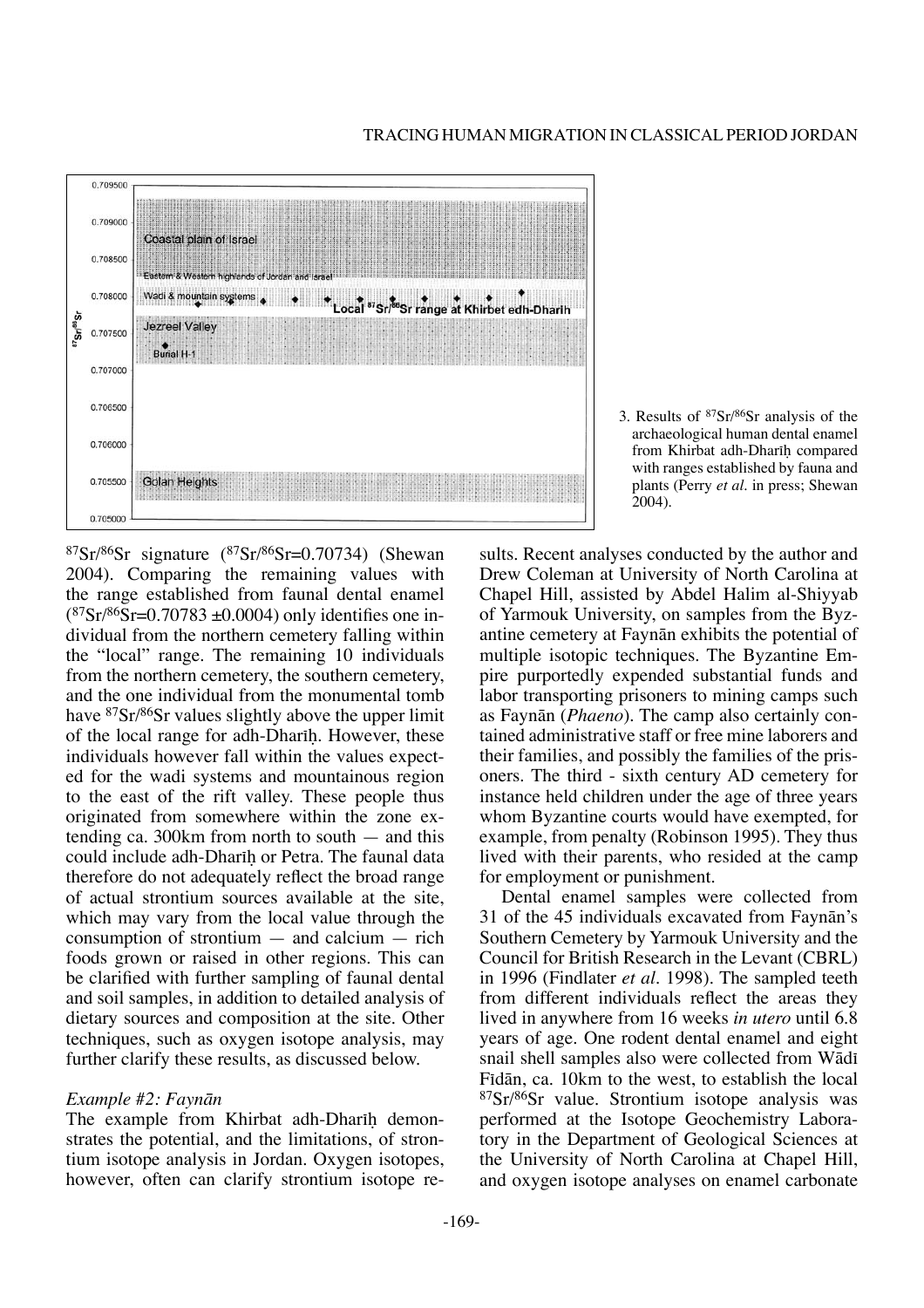at the Stable Isotope Laboratory in the Department of Geosciences at the University of Arizona. The results from these analyses are discussed in more detail in Perry *et al.* (n.d.).

The estimated local <sup>87</sup>Sr/<sup>86</sup>Sr value at Faynān based on local faunal enamel and snail shell samples ranges between 87Sr/86Sr=0.70793-0.70814. Approximately half of the individuals from Faynån fall within this range, directly suggesting that they are of local origin (FIG. 4). The distribution of Sr isotope values, however, does not identify a clear boundary between individuals falling within the range and those just below it. According to the distribution of the values, only one 30-34 year-old male from Grave  $102 \frac{(87 \text{Sr}}{86 \text{Sr}} = 0.70830)$  is a true outlier.

Therefore, similar to the Khirbat adh-Dharih sample, the faunal and snail shell samples do not adequately reflect the local range of biologicallyavailable strontium at the site. Furthermore we encounter the same problem interpreting the Faynån data as we do with the adh-Dharih results  $-$  the two geologic regions represented by the 87Sr/86Sr values of Faynån residents stretch over 300km from north to south, and thus these individuals could have originated from any point within these zones. In addition there are other regions in the Levant that have geologic signatures similar to these two groups, such as the western (Israeli) side of the rift valley system. Oxygen isotopes may help elucidate whether or not these individuals originated in locales near Faynån, or in other areas with similar bedrock geology but a different elevation, distance from the coastline, precipitation pattern, or groundwater source.

Oxygen isotope analysis of 19 individuals from the southern cemetery at Khirbat Faynån reveals relative homogeneity in  $\delta$  <sup>18</sup>O values, and thus childhood water sources, in site residents (FIG. 5). The one possible non-local individual from Grave 102 has a  $\delta^{18}$ O value of -1.12, not notably divergent from the other values. This person's  $87Sr/86Sr$ signature indicates that they could have originated from areas to the north, such as the high plains in northwestern Jordan or the Judean Hills, the Carmel Range, or the Galilee regions in modern Israel and the West Bank (Shewan 2004). These regions generally receive greater rainfall and are in closer proximity to the Mediterranean then Faynån, and therefore should have water sources more depleted in δ <sup>18</sup>O. We plan to explore the  $\delta$ <sup>18</sup>O values at Faynan in more detail through comparing enamel carbonate  $δ$ <sup>18</sup>O with enamel phosphate and soil carbonate  $δ$ <sup>18</sup>O values to test for contamination or other factors that may have influenced the  $\delta^{18}$ O values.

Strontium isotope values regardless do not imply that individuals were transported regularly from afar to staff and run the *Phaeno* mines. If prisoners were transported from the *Palaestina* provinces and surrounding regions, a wider array of 87Sr/86Sr values would be expected that reflect the varied geology of the coast and western highlands. The individual from Grave 102 could have been a prisoner or administrator transported to the camp under im-



4. Results of 87Sr/86Sr analysis of the archaeological human dental enamel from Khirbat Faynån compared with ranges established by fauna and plants (Perry *et al.* in press; Shewan 2004).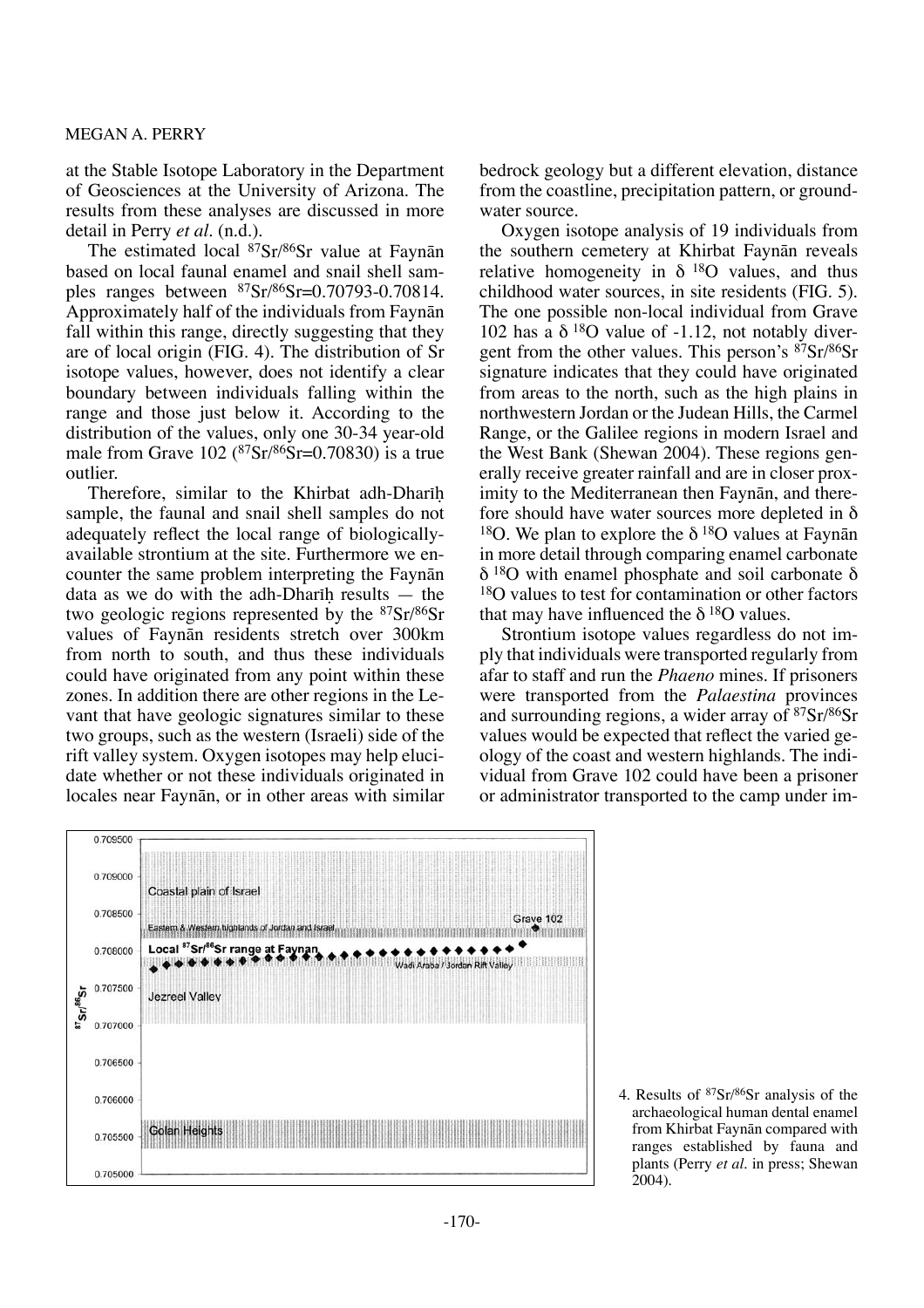

5.  $\delta^{18}$ O values compared with  $87$ Sr $/86$ Sr signatures of individuals from Khirbat Faynån. The empty circle indicates the individual from Grave 102 with a non-local <sup>87</sup>Sr/86Sr signature.

perial orders. He also could have been a miner born elsewhere, but forced to return to his hereditary homeland to work in the mine per Theodosius II's AD 424 decree (*Codex Theodosianus* 10.19.15). In this case, incorporating  $\delta^{18}O$  data confirmed but did not necessarily broaden our interpretation of the strontium data. Combined oxygen and strontium isotope data indicate that *Phaeno* predominantly contained locally-derived individuals, suggesting that the mines were a locally-run venture staffed primarily by local residents.

## **Possible Confounding Factors**

Strontium isotope ratios less accurately identify north-south movement than east-west migration in western Jordan based on results from analysis of faunal data from western Jordanian archaeological sites. Accurately characterizing local 87Sr/86Sr values is hindered by the small sample size of small mammals recovered from archaeological excavations in addition to a number of other confounding factors, discussed below. Furthermore,  $δ^{18}O$ values may not vary as strongly as expected in the region. Water catchment and storage, necessary in this arid environment, may dramatically influence δ 18O of consumed water that can mask expected climatological and geomorphological variation. Analyzing oxygen isotopes in local water and faunal samples would allow more accurate testing of δ 18O in ancient Jordanians. Furthermore, many factors besides contamination or local geology can influence an individual's 87Sr/86Sr signature. These factors include cultural vs. geological identification of "foreigners", the consumption of imported highcalcium and high-strontium foods, and climatological variables such as seasonal erosion and dust storms.

# *1) Would Strontium Isotopes Inaccurately Identify Foreigners?*

One item to consider is whether or not strontium isotope heterogeneity across the region parallels ancient notions of "foreign-ness?" For example, individuals growing up in Wādī 'Araba very near Faynån could be identified as "non-locals" based on strontium isotope ratios, but may not have been considered outsiders or foreigners by Faynån residents. Significant variation between regions may identify someone considered "local" inaccurately as a foreigner. Individuals identified as "local" at both Faynān and adh-Dharīh also may have been considered an outsider if they had originated from the northern sector of the geological zone runs 300km along the rift valley escarpment. Intra-regional homogeneity of  $87Sr/86Sr$  values thus masks some indigenous cultural differences that may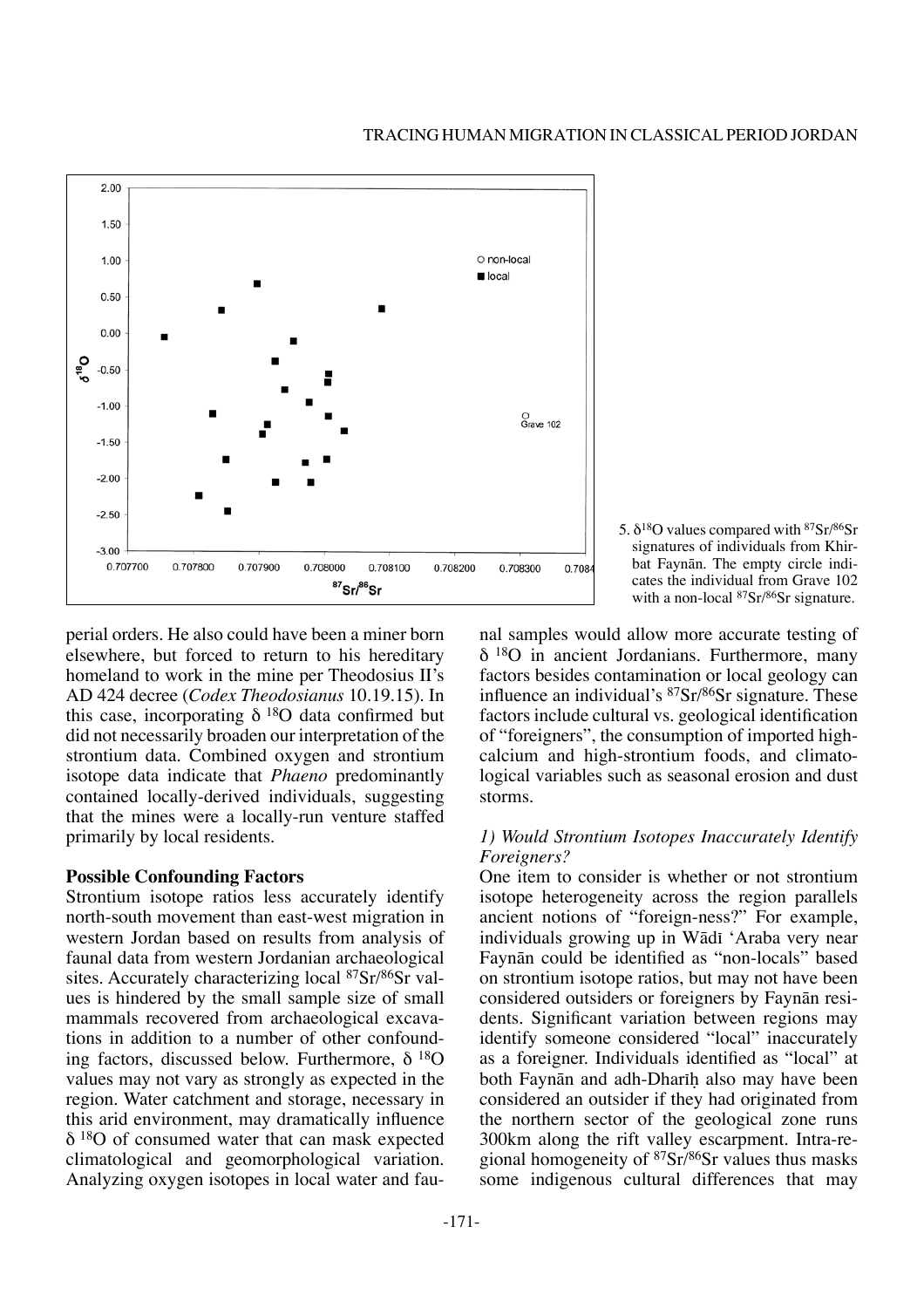have existed between individuals. Therefore, careful construction of research questions considering these factors can strengthen the application of this technique. Furthermore, relying on other isotopes such as  $\delta^{18}$ O and trace element concentrations (see Knudson and Price 2007) may clarify results from strontium isotopes.

# *2) Imported Diet*

Dietary choices also may influence the 87Sr/86Sr signature of humans and must be considered in migration studies. Strontium and calcium-rich foods produce the majority of strontium in human skeletal tissue (see Burton and Wright 1995). Therefore, the consumption of imported foods high in these trace elements should be considered while interpreting human 87Sr/86Sr values. Meat provides more strontium to the local diet than cereal grains, for example (Lambert and Weydert-Homeyer 1993). Cereal grains, such as wheat, on the other hand have substantially greater concentrations of calcium than meat (Runia 1987), meaning that both sources consumed in equal amount may contribute similarly to bone Sr concentrations. Other highcalcium and high-strontium sources can include the treasured Roman condiment *garum* (fish sauce) that has been discovered at many inland Classical period sites such as Petra (Desse-Berset and Studer 1996; Studer 1994**)**. Residents of inland urban centers and military forts also consumed fish from the Red or Mediterranean Seas (LaBianca 1990; Lernau 1986; Toplyn 2006). Dairy by-products from goats, sheep, and cattle can vary from the local expected 87Sr/86Sr value if they were herded long distances for trade with sedentary populations, such as at Aila (Parker 1996, 1998). Amphorae containing imported olive oil, wine, and other liquids, or pack animals used to transport goods also indicate the presence of other potentially calcium- and strontium-rich imported foods at many sites (e.g., Parker 2002, 2006; Toplyn 2006).

Water sources also have varied <sup>87</sup>Sr/<sup>86</sup>Sr values, depending upon substrate geology and sediments they contain. Food production could similarly alter <sup>87</sup>Sr/<sup>86</sup>Sr values, such as using imported grinding stones (Åberg *et al.* 1998) or additives to process food (Wright 2005). Any consideration of human (or rodent)  $87Sr/86Sr$  values in thus must include any evidence for imported food and drink, extensive seafood consumption, or modes of food production in the archaeological record.

# *3) Climatic Variation*

Intensity of seasonal dust storms can also influence strontium isotope ratios in western Jordan. Springtime low pressure systems originating in the Saharan desert (with  $87Sr/86Sr$  ratios ranging from 0.7160-0.7192) send large *khamaseen* dust storms across the eastern Mediterranean and Near East. These storms variably influenced <sup>87</sup>Sr/<sup>86</sup>Sr ratios during the past 220 kyr, producing intermittently higher <sup>87</sup>Sr/86Sr values during dry periods (and thus more intensive atmospheric dust deposition) and lower 87Sr/86Sr ratios during wetter periods (Frumkin and Stein 2004; Krom *et al.* 1999). Thus biogenic strontium of organisms living during a period of intense dust storms may have a higher 87Sr/86Sr value than expected based on organisms that lived during wetter seasons.

Seasonal rainfall additionally results in considerable fluvial erosion in western Jordan, in particular in the wadi systems leading from the eastern highlands into the rift valley. Variation in annual rainfall amounts can result in variable annual erosion rates. Generally 87Sr/86Sr of alluvial material will combine, or "mix," the  $87Sr/86Sr$  of its sources (see Bentley 2006; Montgomery *et al.* 2007). Differential weathering of bedrock, not only due to relative elevation of strata but also relative contribution of bedrock components, may also influence 87Sr/86Sr values of alluvial wash at different points along the drainage system. This variation additionally can influence groundwater 87Sr/86Sr values seasonally or annually.

# **Conclusion**

Regional characterization of 87Sr/86Sr ratios in western Jordan reveals that east-west migration patterns are best explored using strontium isotope analysis. Significant differences in 87Sr/86Sr values exist between the Wādī 'Araba-Jordan rift valley, the mountains and wadi systems along the rift edge, and the highlands to the east of the rift. Strontium isotopes may not identify a migrant traveling from north to south within a geologic zone, such as along the *Via Nova Traiana*, the major Roman thoroughfare in the highlands area. Researchers are encouraged to utilize multiple chemical techniques to best characterize ancient population movement. Investigators additionally need to consider the presence of imported foods, especially those, which contain high amounts of calcium or strontium, the location of water storage features, and the intensity of dust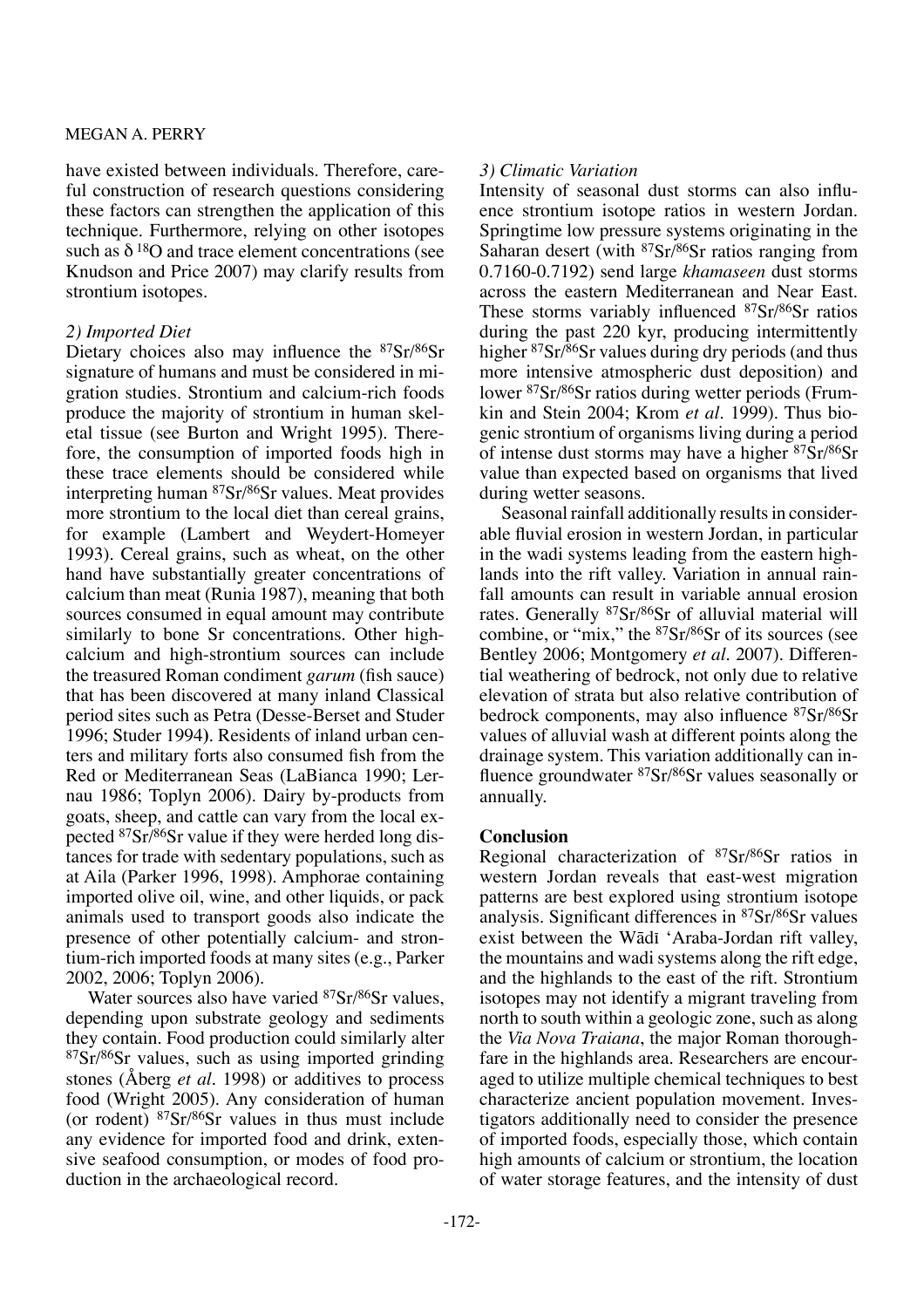storms and seasonal erosion in the area. Archaeological and historical evidence also should be incorporated in order to illuminate whether a geologically-defined "outsider" would in fact be classified as a "foreigner" by local populations. The studies presented here from Faynān and adh-Dharīh however demonstrate the utility and limitations of multiple chemical techniques in migration studies of archaeological populations.

#### **Acknowledgments**

The author would like to thank Fawwaz al-Khraysheh, Director-General of the Department of Antiquities of Jordan, and Abdel Halim al-Shiyyab of Yarmouk University for facilitating this research. Analysis of the Khirbat adh-Dharih samples was made possible by François Villeneuve, Zeidoun al-Muheisen, and Françoise Le Mort, and study of the Faynån samples by Abdel Halim al-Shiyyab. I additionally would like to thank the many individuals who assisted in collection of faunal samples: Jerome Rose, Øystein LaBianca, Philip Edwards, S. Thomas Parker, Thomas Levy, Adolfo Muñiz, Abdel Halim al-Shiyyab, François Villeneuve, and Pierre and Patricia Bikai. David Dettman of the University of Arizona ran the  $\delta^{18}$ O analyses, and Drew Coleman of the University of North Carolina at Chapel Hill ran the 87Sr/86Sr analyses. Lisa Leone, Tina Greene, and Timothy Shortley, Jr. of East Carolina University helped process the human dental enamel and faunal dental enamel samples. Jennifer Poole of University North Carolina at Chapel Hill assisted with all aspects of Sr sample preparation. This research was supported by an American Center of Oriental Research CAORC Senior Fellowship, a Joukowsky Family Foundation Research Grant, and an East Carolina University Creative and Research Activity Award.

## **Bibliography**

- Åberg, G., Fosse, G. and Stray, H. 1998. Man, Nutrition and Mobility: A Comparison of Teeth and Bone from the Medieval Era and the Present from Pb and Sr Isotopes. *The Science of the Total Environment* 224: 109-19.
- Al-Muheisen, Z. and Villeneuve, F. 2005. Archaeological Research at Khirbat Adh-Dharih. *ADAJ* 49: 489- 99.
- Bajjali, W. and Abu-Jaber, N. 2001. Climatological Signals of the Paleogroundwater in Jordan. *Journal of Hydrology* 243: 133-47.
- Bender, F. 1975. *Geology of the Arabian Peninsula Jordan*. Washington, DC: USGPO.
- Bentley, R.A. 2006. Strontium Isotopes from the Earth to the Skeleton: A Review. *Journal of Archaeological Method and Theory* 13: 135-87.
- Binford, L. 1980. Willow Smoke and Dogs' Tails: Hunter-Gatherer Settlement Systems and Archaeological Site Formation. *American Antiquity* 45: 4-17.
- Budd, P., Millard, A., Chenery, C., Lucy, S. and Roberts, C. 2004. Investigating Population Movement by Stable Isotope Analysis: A Report from Britain. *Antiquity* 78: 127-41.
- Burton, J.H. and Wright, L.E. 1995. Nonlinearity in the Relationship between Bone Sr/Ca and Diet: Paleodietary Implications. *American Journal of Physical Anthropology* 96: 273-82.
- Dansgaard, W. 1964. Stable Isotopes in Precipitation. *Tellus* 16: 436-68.
- Desse-Berset, N. and Studer, J. 1996. Fish Remains from Ez-Zantur (Petra, Jordan). Pp. 381-387 in R.A. Stucky. (ed.), *Petra. Ez-Zantur: Ergibnesse Der Schweizerisch-Liechtensteinischen Ausgrabungen 1988-1992. Terra Archaeologica V. II*. Mainz: Von Zabern
- Dupras, T.L. and Schwarcz, H.P. 2001. Strangers in a Strange Land: Stable Isotope Evidence for Human Migration in the Dakhleh Oasis, Egypt. *Journal of Archaeological Science* 28: 1199-208.
- Ericson, J.E. 1985. Strontium Isotope Characterization in the Study of Prehistoric Human Ecology. *Journal of Human Evolution* 14: 503-14.
- Ericson, J.E. 1989. Some Problems and Potentials of Strontium Analysis for Human and Animal Ecology. Pp. 252-259 in P.W. Rundel, R. Ehleringer and K.A. Nagy. (eds.), *Stable Isotopes in Ecological Research*. New York: Spring-Verlag
- Evans, J.A., Chenery, C.A. and Fitzpatrick, A.P. 2006. Bronze Age Childhood Migration of Individuals near Stonehenge, Revealed by Strontium and Oxygen Isotope Tooth Enamel Analysis. *Archaeometry* 48: 309-21.
- Ezzo, J.A., Johnson, C.M. and Price, T. 1997. Analytical Perspectives on Prehistoric Migration: A Case Study from East-Central Arizona. *Journal of Archaeological Science* 24: 447-66.
- Faure, G. 1986. *Principles of Isotope Geology*. New York: John Wiley & Sons.
- Faure, G. and Powell, J.L. 1972. *Strontium Isotope Geology*. New York: Springer-Verlag.
- Findlater, G., el-Najjar, M., al-Shiyab, A.H., O'Hea, M. and Easthaugh, E. 1998. The Wadi Faynan Project: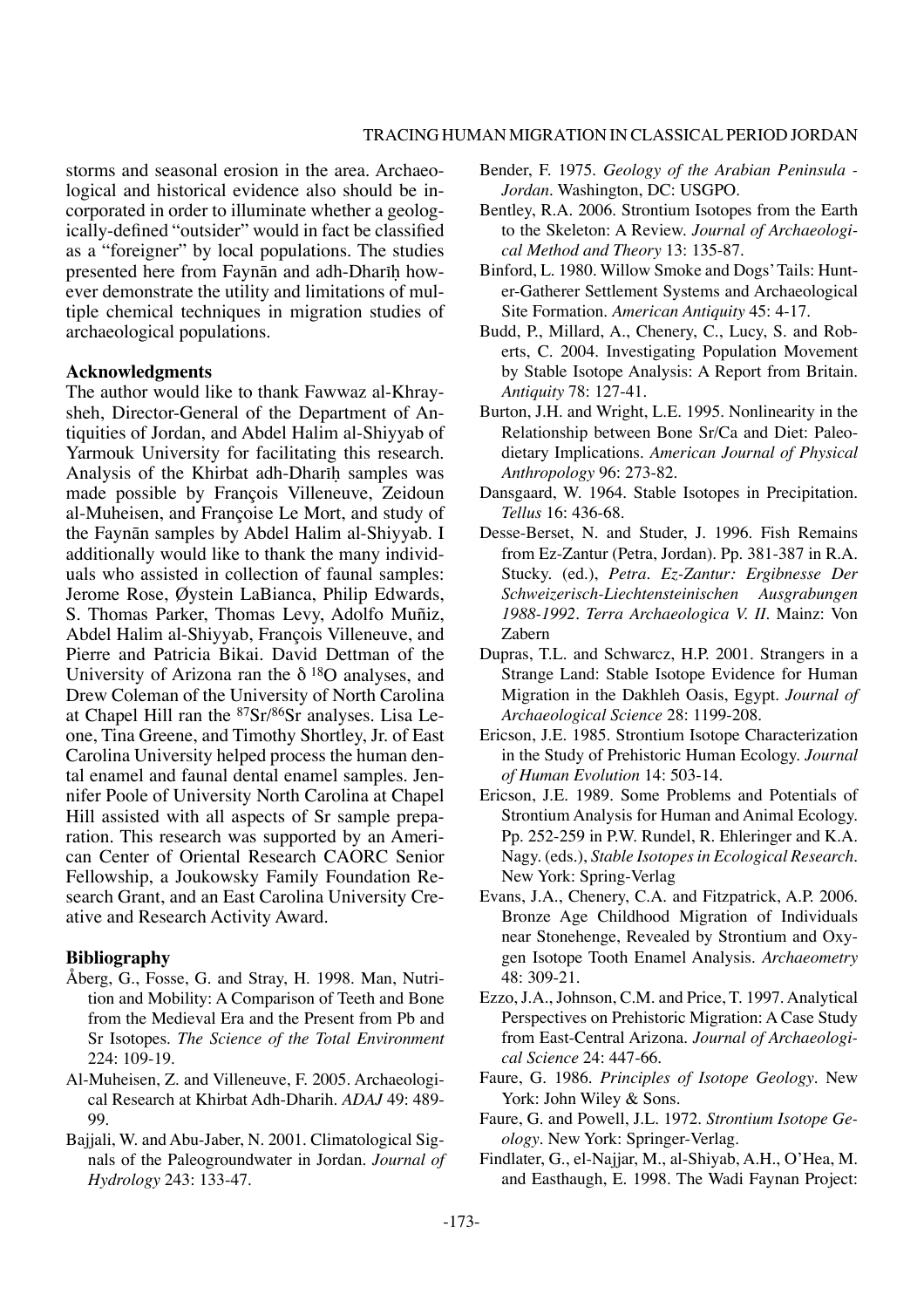The South Cemetery Excavation, Jordan 1996: A Preliminary Report. *Levant* 30: 69-83.

- Frumkin, A. and Stein, M. 2004. The Sahara-East Mediterranean Dust and Climate Connection Revealed by Strontium and Uranium Isotopes in a Jerusalem Speleothem. *Earth and Planetary Science Letters* 217: 451-64.
- Gat, J.R. and Dansgaard, W. 1972. Stable Isotope Survey of the Fresh Water Occurrences in Israel and the Northern Jordan Rift Valley. *Journal of Hydrology* 16: 177-212.
- Hitchcock, R.K. 1987. Sedentism and Site Structure: Organizational Change in Kalahari Basarwa Residential Locations. Pp. 374-423 in S. Kent. (ed.), *Method and Theory for Activity Area Research*. New York: Columbia University Press
- Hodell, D.A., Quinn, R.L., Brenner, M. and Kamenov, G. 2004. Spatial Variation of Strontium Isotopes (87Sr/86Sr) in the Maya Region: A Tool for Tracking Ancient Human Migration. *Journal of Archaeological Science* 31: 585-601.
- Hoppe, K.A., Koch, P.L. and Furutani, T.T. 2003. Assessing the Preservation of Biogenic Strontium in Fossil Bones and Tooth Enamel. *International Journal of Osteoarchaeology* 13: 20-28.
- Kent, S. 1991. The Relationship between Mobility Strategies and Site Structure. Pp. 33-59 in E.M. Kroll and T. Price. (eds.), *The Interpretation of Archaeological Spatial Patterning*. New York: Plenum Press
- Knudson, K.J. and Price, T. 2007. Utility of Multiple Chemical Techniques in Archaeological Residential Mobility Studies: Case Studies from Tiwanaku- and Chiribaya-Affiliated Sites in the Andes. *American Journal of Physical Anthropology* 132: 25-39.
- Krom, M.D., Cliff, R.A., Eijsink, L.M., Herut, B. and Chester, R. 1999. The Characterisation of Saharan Dusts and Nile Particulate Matter in Surface Sediments from the Levantine Basin Using Sr Isotopes. *Marine Geology* 155: 319-30.
- LaBianca, Ø.S. 1990. *Sedentarization and Nomadization, Food System Cycles at Hesban and Vicinity in Transjordan*. Hesban 1. Berrien Springs, MI: Andrews University Press.
- Lambert, J.B. and Weydert-Homeyer, J.M. 1993. The Fundamental Relationship between Ancient Diet and the Inorganic Constituents of Bone as Derived from Feeding Experiments. *Archaeometry* 25: 279-94.
- Lenoble, P., al-Muheisen, Z. and Villeneuve, F. 2001. Fouilles de Khirbat adh-Dharih (Jordanie) I. Le Cimetière au Sud du Wadi Sharheh. *Syria* 78: 89-151.

Lernau, H. 1986. Fishbones Excavated in Two Later

Roman-Byzantine Castella in the Southern Desert of Israel. Pp. 85-102 in D.C. Brinkhuizen and A.T. Clason. (eds.), *Fish and Archaeology: Studies in Osteometry, Taphonomy, Seasonality and Fishing Methods*. Oxford: BAR International SEries 294

- Luz, B. and Kolodny, Y. 1989. Oxygen Isotope Variation in Bone Phosphate. *Applied Geochemistry* 4: 317-23.
- Luz, B., Kolodny, Y. and Horowitz, M. 1984. Fractionation of Oxygen Isotopes between Mammalian Bone-Phosphate and Environmental Water. *Geochimica et Cosmochimica Acta* 48: 1689-93.
- Montgomery, J., Budd, P. and Evans, J. 2000. Reconstructing the Lifetime Movements of Ancient People: A Neolithic Case Study from Southern England. *European Journal of Archaeology* 3: 370-85.
- Montgomery, J., Budd, P. and Neighbour, T. 2003. Sr Isotope Evidence for Population Movement within the Hebridean Norse Community of Nw Scotland. *Journal of the Geological Society* 160: 649-53.
- Montgomery, J., Evans, J.A. and Cooper, R.E. 2007. Resolving Archaeological Populations with Sr-Isotope Mixing Models. *Applied Geochemistry* 22: 1502-14.
- Moorees, C.F.A., Fanning, E.A. and Hunt, E.E. 1963a. Formation and Resorption of Three Deciduous Teeth in Children. *American Journal of Physical Anthropology* 21: 205-13.
- Moorees, C.F.A., Fanning, E.A. and Hunt, E.E. 1963b. Age Variation of Formation Stages for Ten Permanent Teeth. *Journal of Dental Research* 42: 1490- 502.
- Parker, S.T. 1996. The Roman Aqaba Project: The 1994 Campaign. *ADAJ* 40: 231-57.
- ––– 1998. The Roman 'Aqaba Project: The 1996 Campaign. *ADAJ* XLII: 375-94.
- ––– 2002. The Roman 'Aqaba Project: The 2000 Campaign. *ADAJ* 46: 409-28.
- ––– 2006. History of the Roman Frontier East of the Dead Sea. Pp. 527-584 in S.T. Parker. (ed.), *The Roman Frontier in Central Jordan: Final Report on the Limes Arabicus Project, 1980-1989*. Washington, DC: Dumbarton Oaks
- Perry, M.A., Coleman, D.S. and Delhopital, N. in press. Mobility and Exile at 2nd Century A.D. Khirbet Edh-Dharih: Strontium Isotope Analysis of Human Migration in Western Jordan. *Geoarchaeology*.
- Perry, M.A., Coleman, D.S., Dettman, D.L. and al-Shiyyab, A.H. n.d. Isotopic Evidence for the Transport of Byzantine Mining Camp Laborers into Southwestern Jordan. *Under review by the American Jour-*